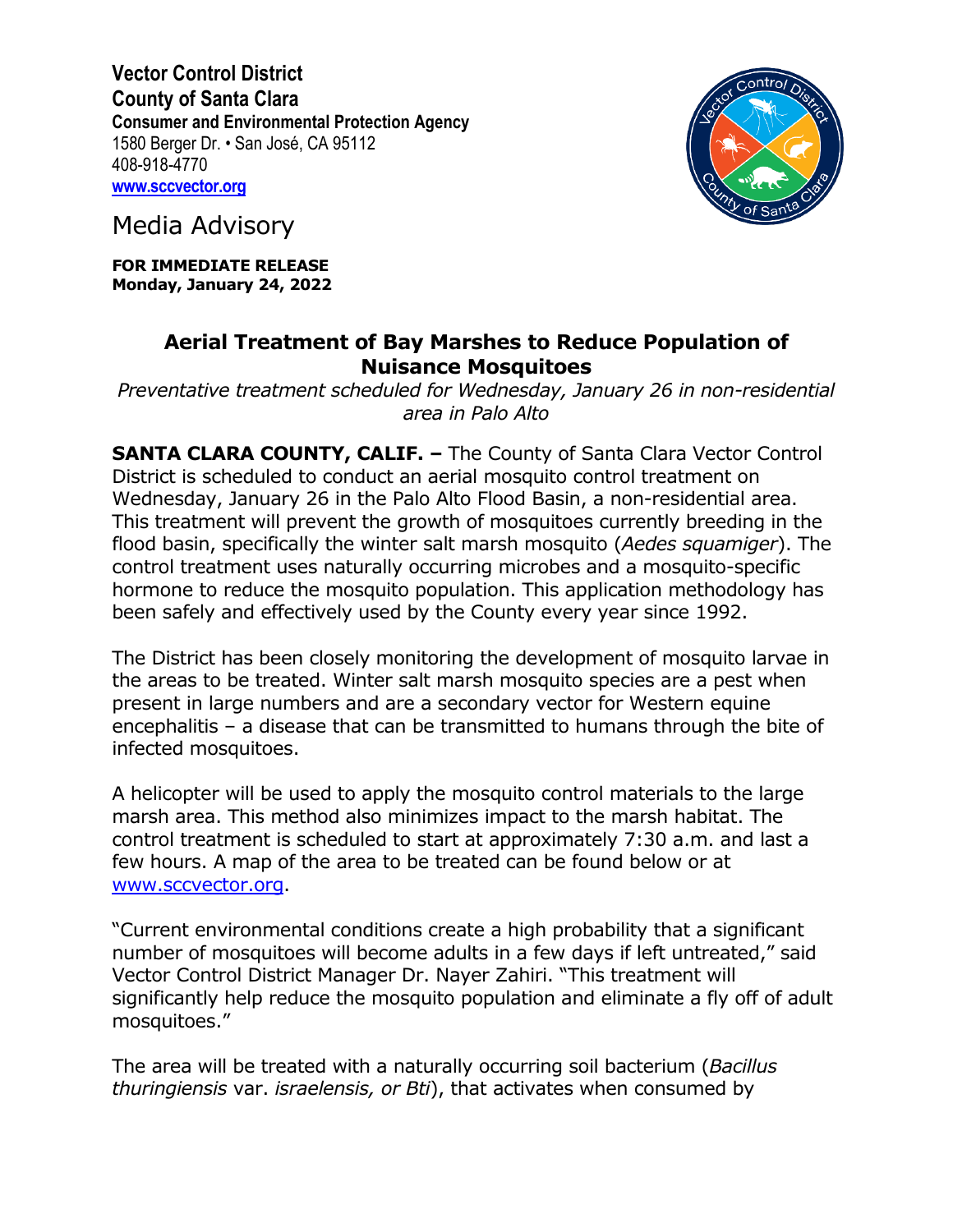mosquito larvae, and a mosquito-specific treatment (methoprene) that prevents the immature mosquitoes from becoming adults. This eco-friendly application is short-lived in the environment and is not harmful to birds, fish, other insects, wildlife, or humans. Aerial application of these treatments is used when mosquito breeding occurs over larger areas, a common practice by vector control districts throughout the Bay Area. For more information on the control materials used for these application, please visit [www.sccvector.org.](http://www.sccvector.org/)

The helicopter may make low-altitude passes over trails surrounding the treatment area, so the public is advised to avoid areas where the helicopter is operating. Signage will be posted at various locations around the treatment area to notify visitors about the control treatment. Marsh trails will not be opened to the public during the treatment.

The District encourages the public to report mosquito activity and to take preventive measures, such as dumping standing water around the home, wearing long-sleeved shirts and long pants, and applying insect repellent when spending time outdoors. For more information on mosquitoes and mosquito prevention, visit [www.sccvector.org/mosquitoes.](http://www.sccvector.org/mosquitoes)

For free assistance with mosquito control, the public can contact the District office by calling (408) 918-4770 or filling out a service request online at www.sccvector.org.